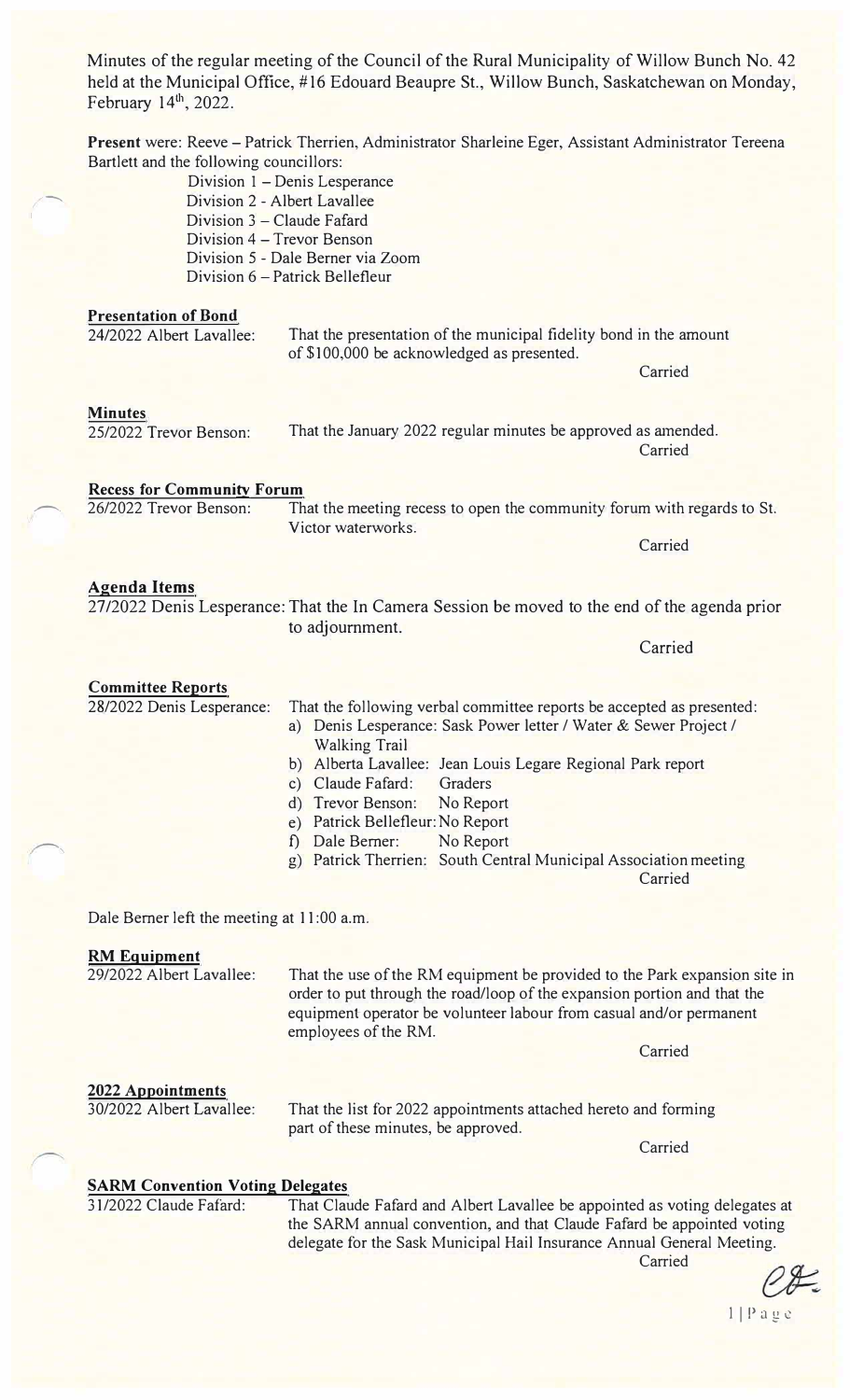Minutes of the regular meeting of the Council of the Rural Municipality of Willow Bunch No. 42 held at the Municipal Office, #16 Edouard Beaupre St., Willow Bunch, Saskatchewan on Monday, February 14th, 2022.

**<u>Scout Lake Hamlet Allotment for 2021</u>**<br>32/2022 Trevor Benson: That the Sco That the Scout Lake Hamlet tax revenue allotment for 2022 be set at 70%.

Carried

|                                                  |                                                                                                                                                                                                                                                        |                                                                                                                                                                                                                                                                                                          | Callicu |
|--------------------------------------------------|--------------------------------------------------------------------------------------------------------------------------------------------------------------------------------------------------------------------------------------------------------|----------------------------------------------------------------------------------------------------------------------------------------------------------------------------------------------------------------------------------------------------------------------------------------------------------|---------|
|                                                  | <b>DELEGATION:</b><br>$\bullet$<br>$\bullet$<br>$\bullet$<br>$\bullet$<br>$\bullet$<br>$\bullet$                                                                                                                                                       | Foreman Michel Cayer:<br>Washboard clean up, Kurtis 1A training, Paul away for daughter's surgery, Larry<br>off for medical until March.<br>Burn trees at top of park<br>Grader hours – problem with electronics on the 140M<br>$140 M - 10,500 hours$<br>$160 M - 7,300 hours$<br>$160 M - 4,400 hours$ |         |
|                                                  | <b>Hay Trailer</b><br>33/2022 Claude Fafard:                                                                                                                                                                                                           | That the RM pay \$50/day for the use of Michel Cayer's 53 foot hay trailer<br>for the removal of trees for the RM water/sewer project.                                                                                                                                                                   | Carried |
|                                                  | Dale Berner returned to the meeting at 1:00 p.m.                                                                                                                                                                                                       |                                                                                                                                                                                                                                                                                                          |         |
|                                                  | <b>Table Item C New Business Code of Ethics Bylaw</b><br>34/2022 Albert Lavallee:<br>That council table discussion surrounding adopting a new code of ethics<br>bylaw until the March meeting so that both old and template of new can be<br>reviewed. |                                                                                                                                                                                                                                                                                                          |         |
|                                                  |                                                                                                                                                                                                                                                        |                                                                                                                                                                                                                                                                                                          | Carried |
|                                                  | <b>Sask Lotteries Grant</b><br>35/2022 Claude Fafard:                                                                                                                                                                                                  | That the RM approve and sign the Sask Lotteries grant to the Town of<br>Willow Bunch.                                                                                                                                                                                                                    | Carried |
| <b>Dust Control</b><br>36/2022 Denis Lesperance: |                                                                                                                                                                                                                                                        | That the RM conditionally accept the quote for dust control as presented by<br>Fort Distributors based on the Town of Willow Bunch joining to meet the<br>18,000 L minimum and that we reapply to the area on the St. Victor park<br>grid, as was completed last year, at no cost.                       |         |
|                                                  |                                                                                                                                                                                                                                                        |                                                                                                                                                                                                                                                                                                          | Carried |
|                                                  | <b>2021 Draft Financials</b><br>37/2022 Trevor Benson:                                                                                                                                                                                                 | That the RM acknowledge, approve and sign the 2021 draft financial<br>documents as prepared by Dudley and Company.                                                                                                                                                                                       | Carried |
|                                                  | <b>Request for Compassionate Leave of Absence</b><br>38/2022 Albert Lavallee:                                                                                                                                                                          | That the RM grant a compassionate leave of absence to Paul Bellefleur,<br>should it be required and that should the leave exceed three months,<br>repayment of benefits for the 4 month would then incur.                                                                                                |         |
|                                                  |                                                                                                                                                                                                                                                        |                                                                                                                                                                                                                                                                                                          | Carried |
|                                                  | Dale left the meeting at 2:00 p.m.                                                                                                                                                                                                                     |                                                                                                                                                                                                                                                                                                          |         |
|                                                  | Correspondence                                                                                                                                                                                                                                         |                                                                                                                                                                                                                                                                                                          |         |
|                                                  | 39/2022 Claude Fafard:                                                                                                                                                                                                                                 | That the following correspondence be approved as<br>presented:                                                                                                                                                                                                                                           |         |
|                                                  | a) RCMP Report                                                                                                                                                                                                                                         |                                                                                                                                                                                                                                                                                                          |         |
|                                                  | <b>CDO</b> Report<br>b)<br><b>STARS</b><br>$\mathbf{c})$                                                                                                                                                                                               |                                                                                                                                                                                                                                                                                                          |         |
|                                                  | $\mathbf{d}$<br>2020 AGM Minutes SMHI<br>$\epsilon$ )                                                                                                                                                                                                  | Town of Assiniboia - Landfill Fees                                                                                                                                                                                                                                                                       |         |
|                                                  |                                                                                                                                                                                                                                                        |                                                                                                                                                                                                                                                                                                          |         |

f) Ministry of Agriculture - Programs and Services

 $C_{\mathcal{F}}$  $2|Pagec$